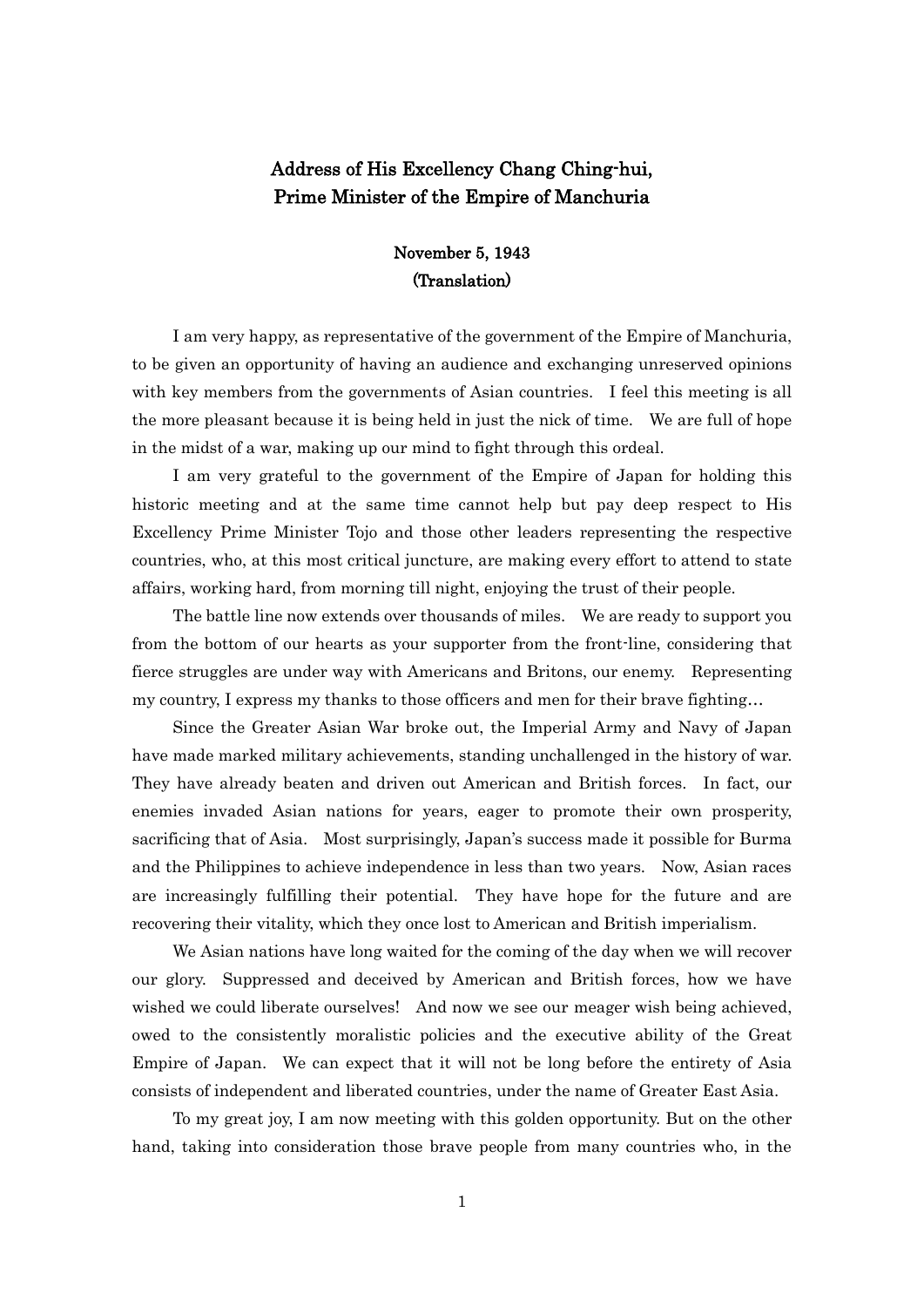cause of the Liberation of Asia, fell on the battlefield, I find it all but impossible to hold back my tears.

Now I am looking back over the foundation of the country of Manchuria, ten years ago, as the first country ever founded which is confident of being Asian in the true sense of the word. Deeply excited, I feel proud of our new country.

 Luckily, I too took part in the foundation with irresistible passion. I am reminded that what was missing in Manchuria at that time was a political system based on moral justice. That is why the public has not been organized toward any idealistic goal. The land was devastated and the people were randomly and lawlessly exploited. The military clique played feudal politics and imposed heavy, unjust taxes. In fact, such a situation was nothing but a symbol of ill-treated Asia, which was without any freedom or creativity.

 It was the militaristic clique of Zhang Xueliang that practically assumed control of the district of Manchuria, cruelly squeezing the people. The dictator was inspired by Americans and Britons with their policy to disturb Asia, which led him to be hostile to Japan. Japan decisively launched a counterattack until, at last, the Zhang government broke down. As a result, it was no wonder that thirty million people got together to give support to the new country of morality and autonomy. They knew the new government had a doubtless and firm intention of making much of the welfare of the people and the development of the land.

 Manchuria was a district where all international powers wanted to establish their influence and disturbed each other, so much so that it constituted a grave menace to the peace and safety of Asia. In view of the history of the district of Manchuria, we were determined to make it a strong and righteous country. Of course, it should act on the basis of traditional Asian morality and be conscious of the new Asia. That is the way the birth of this country has been and is of great help to the stability of all of Asia.

 It is up to each of the Asian nations to come back to traditional Asian morality and devote themselves to the development of global culture and civilization. Just as any European nation should exist independently as a European nation and any North and South American nation as an American nation, so should each and every Asian country be looked up to as an Asian country. Then we will be able to make a contribution to the future of the human race. And only when we have fulfilled this responsibility of ours can we be said to have submitted to Heaven's will. As long as Asian people are confident and proud that we are Asians, such a dream will cease to be a dream and become a historical necessity. No one can prevent Asia from going ahead this way.

And yet, the United States and the British Empire, which hoped Asian people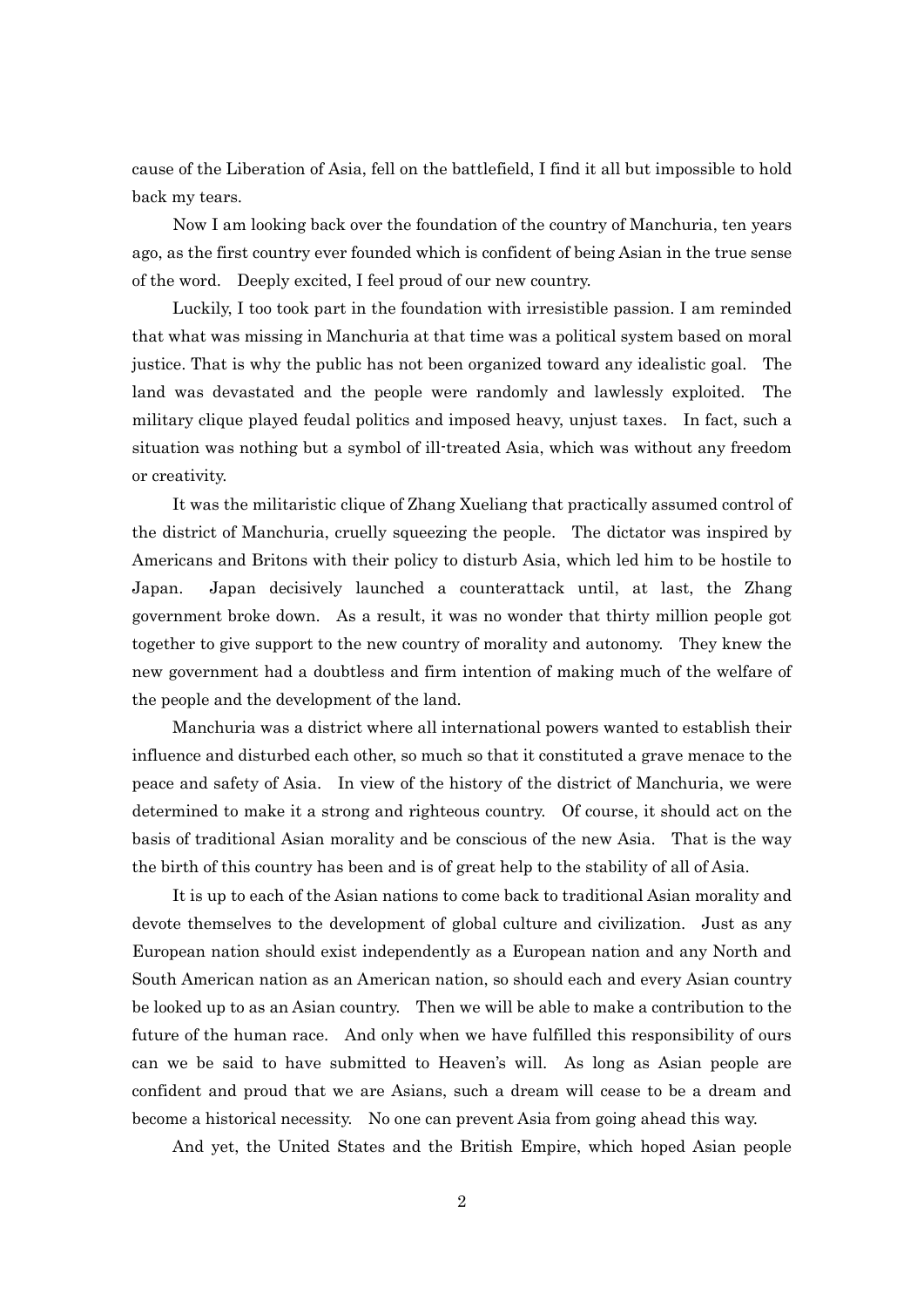would be kept blind to their own miserable situation, prompted the League of Nations, their puppet institution, to spike our wheel. On the other hand, they instigated the Chiang Kai-shek government, then located in Nanking, to obstruct our plans, taking all manner of measures to disturb us.

 Japan spent a great deal of money and sacrificed a number of lives so that it could drive out the Zhang Xueliang military puppet government. No one in the world would refuse to give Japan the credit for this achievement. Nonetheless, Asia's leader didn't harbor any territorial ambitions, helping us to become independent and autonomous. This fact leaves an impression on our nation. We will never forget Japan's sincerity.

There is more to it than that. Japan supported our independence and advocated building a New Order of Asia. When the League of Nations raised an objection, Japan bolted from the international institution with unshaken conviction, striking the entire world dumb.

 Taking these circumstances into consideration, we can well say that, by the foundation of the country of Manchuria, we have taken our first powerful step toward the completion of a Greater East Asia Co-Prosperity Sphere, now already under construction.

As to the achievements of the newly established country of Manchuria during the first ten years, the entire world is paying special attention. I am taking advantage of this occasion to explain several basic problems regarding our achievement.

 The first is the friendly relation among the races. In our country of Manchuria, there are many races, including Japanese, Manchurian, Mongolian and others, living in peace and stability. Traditionally, when more than one race lived together, it was usual that one race controlled and exploited others. In Manchuria, however, each of the races is able to display its own ability and play an important part in carrying out the idealistic goals of the country. Our principle of friendly coexistence is far from that of exploitation of American and English imperialism. Surprisingly enough, our principle coincides with the spirit of the foundation of the Japanese Empire to put all nations within their proper stations and, however large the population is, let every citizen have his due. We can get a glimpse of this spirit when we consider the means to achieve coexistence and co-prosperity of all of Asia.

 The second is the defense of the northern boundary. Naturally, we need to defend the border of the country. But at the same time, we must not forget that the northern border of Manchuria is synonymous with the northern boundary of the Greater East Asia Co-Prosperity Sphere. If we are to establish the Co-Prosperity Sphere, to defend the border of Manchuria means to defend the boundary of the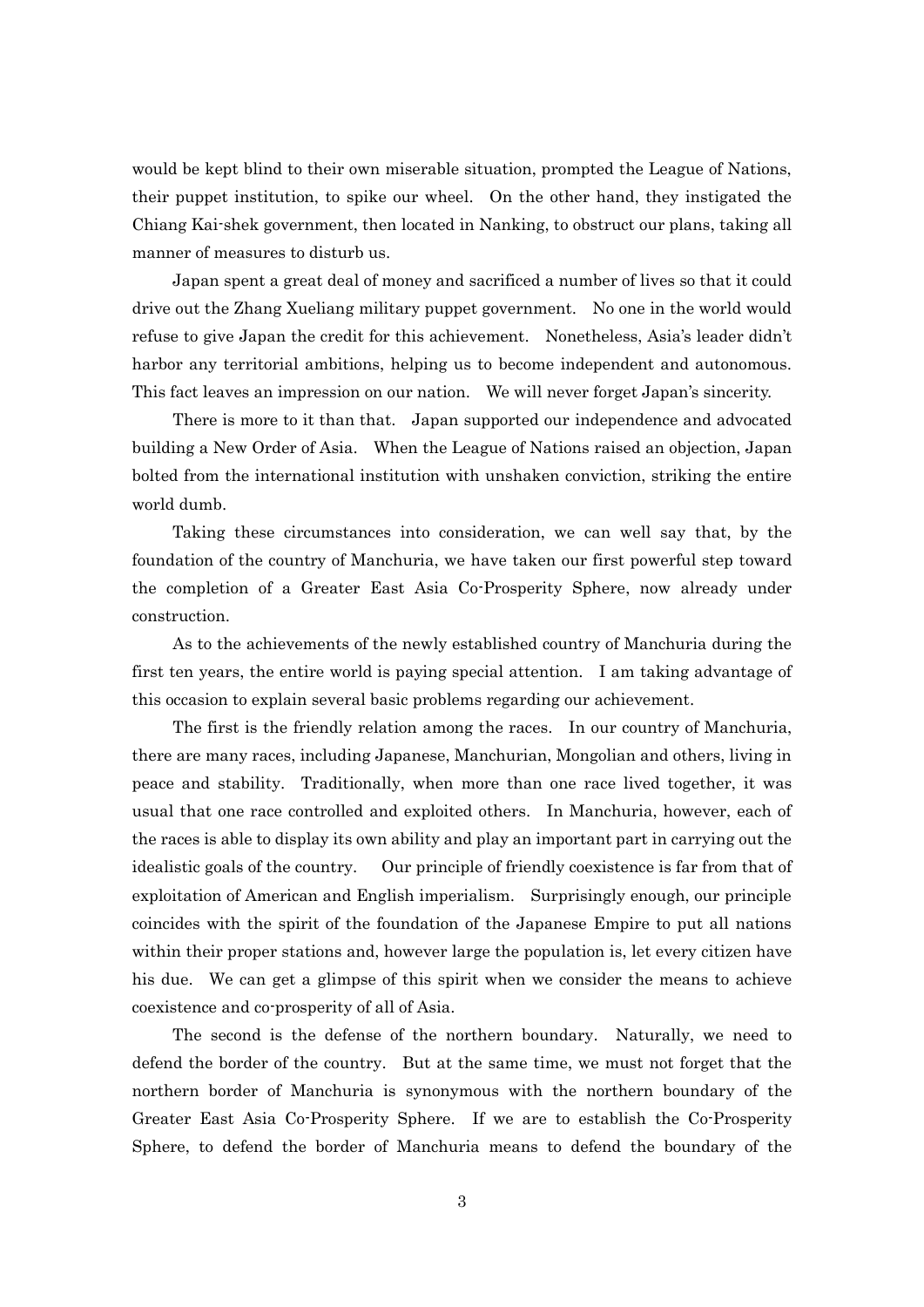Co-Prosperity Sphere. Thus, the country of Manchuria has no choice but to become the northernmost fortress of all of Asia. From the beginning, Manchuria has believed the defense of the northern boundary to be one of our most important missions. That is why we concluded a military treaty with Japan, completely prepared to fight off any invader. I declare that you can be at perfect ease in this respect. We are now determined to fully live up to all of your expectations now and in the future.

The third is the stabilization of the life of the people and the training of a strong and righteous people. No sooner had the country been founded that the government standardized the monetary system, which had been complicated and thought to be difficult to deal with. As a result, prices have been stabilized and the people are able to enjoy their lives. At the same time, we made every effort to maintain public peace and order. At the time of the foundation of the country, the land was infested with three thousand bandits. Now there are few, if any, such people seen anywhere in the territory. In addition, the military system was built up last year. We organized our brave and mighty armed forces, which are equipped with modernized weapons. The armed forces, combined with an excellent police system, enable the people to live happy lives and to devote themselves to their work.

On the other hand, we established a volunteer system in which people can work for the government. We also took measures to promote the development of education, trying every means available to train the people. Thus we have succeeded in helping people realize their citizenship and pay due respect to diligence. I believe we are bringing up young people who are true to the name of the people of the new Asia. Such youngsters are rapidly increasing in number. The appearance of this excellent young generation is, needless to say, of great help in carrying out the current war. It is also certain to make a great contribution to the development of the country of Manchuria in the future.

 Lastly, what is most important is the development of industry. In the fifth year of the foundation of the country, the government began to bring into effect a five-year plan of industrial development. Overcoming all manner of difficult conditions, we successfully accomplished the aim of the plan the year before last. And we entered upon work to carry out a second five-year plan last year. In time of war, what is given top priority are heavy industrial resources, including iron, coal and nonferrous metals. We can add to the list light metals, chemical industrial resources and electricity energy. Manchuria has already made great advances in these areas, comparing favorably with any other country in the world.

What about agricultural products? Manchuria is originally an agricultural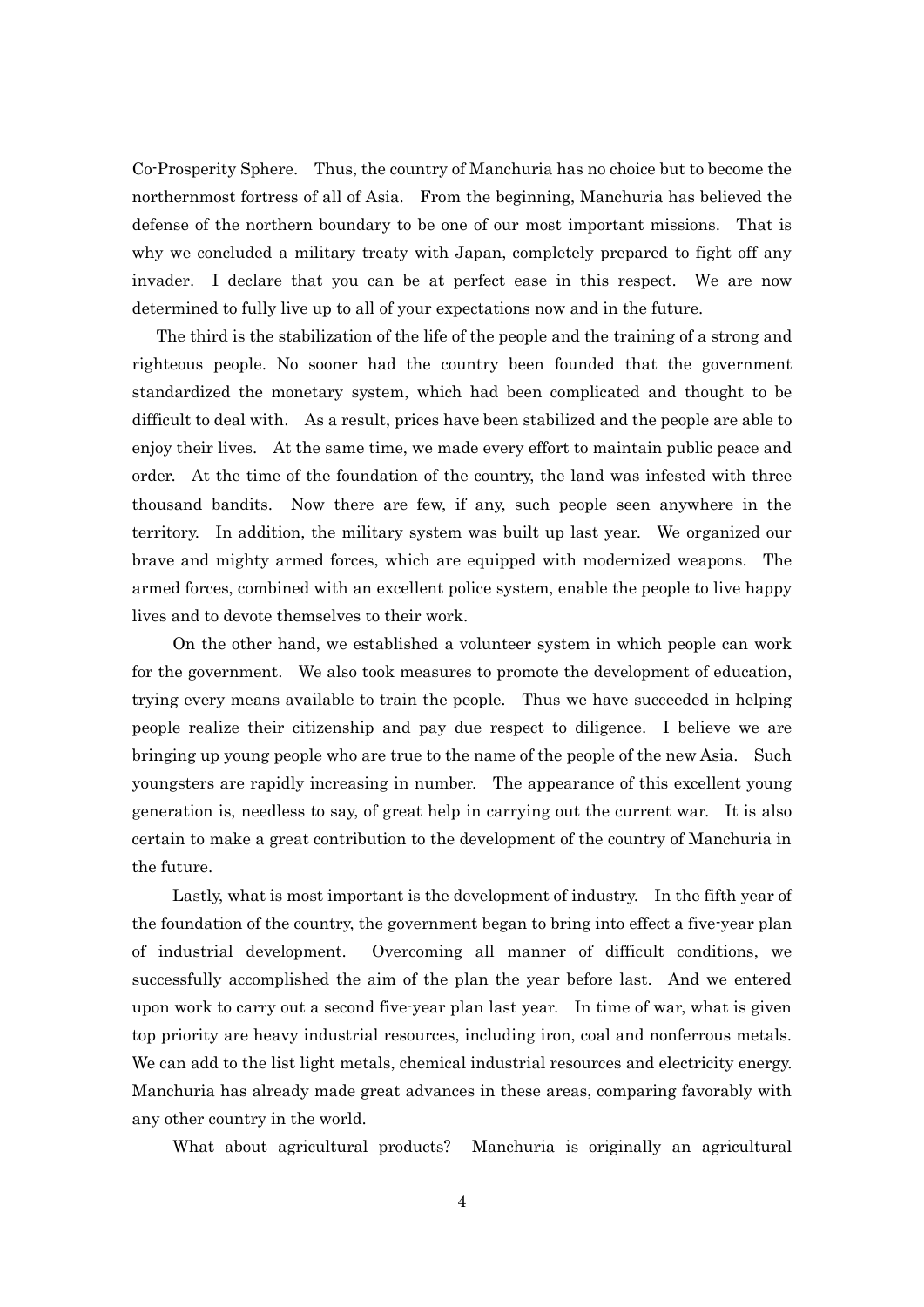country. That is why we are attaching more and more importance to agriculture. A systematic production increase is under way, so much so that it is very likely that Manchuria will be one of Asia's most important sources of food. Now, we have already begun to obtain excellent results.

Now I give some figures. The scale of national finances was, at the time of the foundation of the country, two hundred seventy million or so yen. It has rapidly expanded by sixteen times in ten years. It now exceeded four billion and four hundred and fifty million. Railway mileage has been lengthened from six thousand kilometers to twelve thousand. The number of elementary school students increased from half million to two and a half million.

Let me talk about production increases. The output of coal has grown by four times and that of pig iron by five times. It is no exaggeration to say that we have pulled off a coup. At the same time, we are also improving sanitary facility arrangements for the people. Take opium poisoning for instance. Americans and Britons introduced opium into our district so that they could use it as a means to conquer Asia. Now everybody knows that this is inhumane. At the time of the foundation of the country, there were one million and three hundred thousand people addicted to opium. Since then, the number of addicts has decreased a great deal and it will not be long before we can completely abolish this horrible habit.

 As the one responsible for the government, I am always wondering whether I have made enough efforts and feel ashamed of my insufficient achievements. And yet, I can pride myself on the prosperity of my country. We owe this happiness to the chivalrous spirit with which Imperial Japan constantly give us their support. Considering how our country came into existence, it is natural that Japan and Manchuria have been bound together by friendship. Actually, the Imperial Houses on both sides have warm feelings for each other, setting an example for their subjects.

 It is Japan's generous support that has made possible our development for the last ten years without parallel in history. We are at a loss as to how to requite their kindness. All we can do is to back-up the fighting forces in the Greater Asian War.

 Next, I would like to express myself as to the measures we should take to build up the Greater East Asia Co-Prosperity Sphere. As I've already mentioned, our country Manchuria was founded in order to liberate Asia and establish a new order. We are very eager, in every way and on every occasion, to contribute to achieving this purpose.

 As I have already mentioned, our relationship with the countries in the Co-prosperity Sphere is as indivisible as that with the Great Empire of Japan.

Formerly, His Excellency, Prime Minister Wang, leader of the newly born China,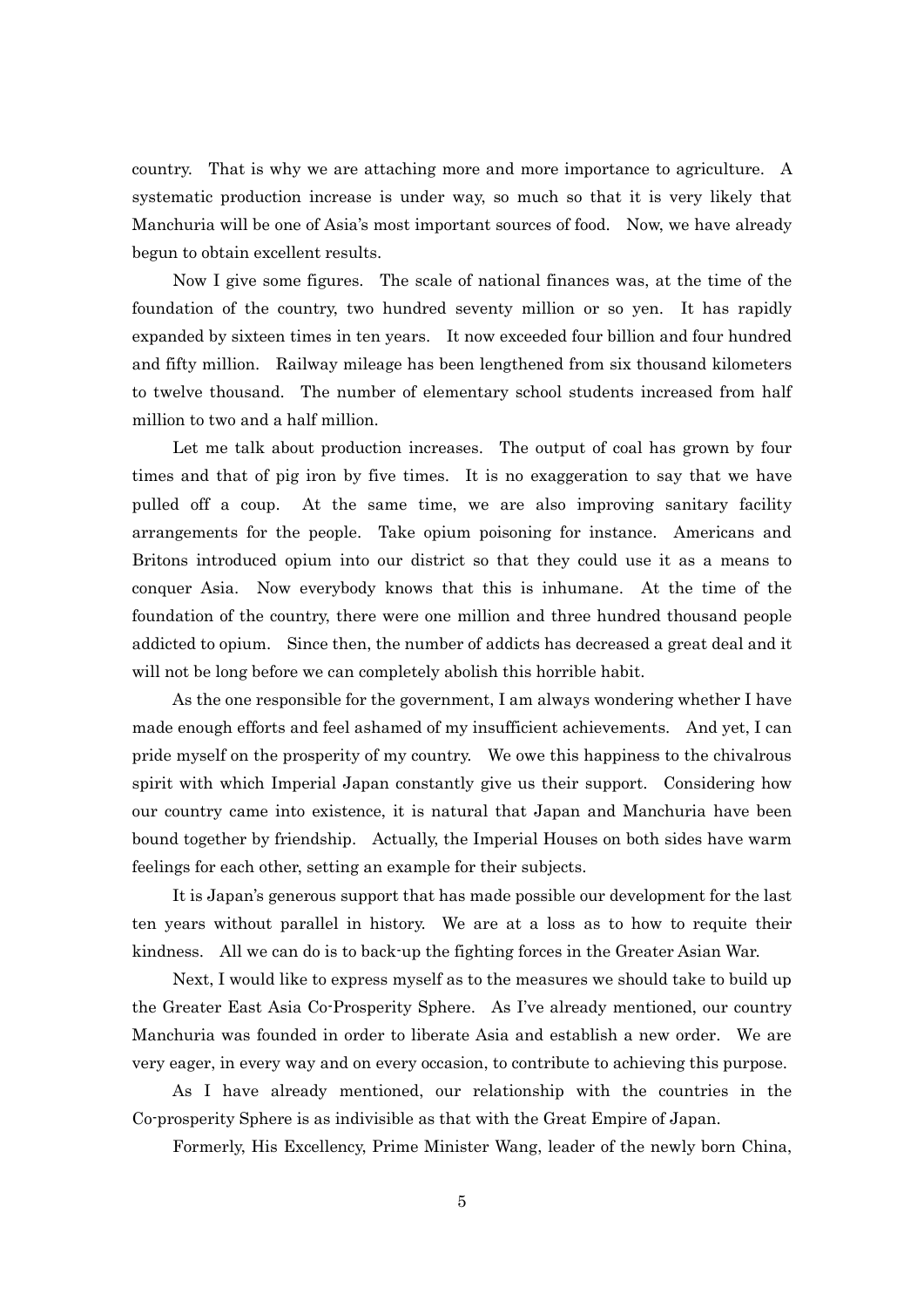established the Nanking (Nanjing) government of the Nationalist Party (Kuomingtang), thus paving the way toward a great cause. This made it possible for Japan, China and Manchuria to issue the tripartite joint declaration, which stipulated that the three countries should form the best of neighborly relations. Moreover, we succeeded in entering into close diplomatic relations with Thailand. And after the China Incident developed into the Greater Asian War, Burma and the Philippines barely became independent when we accorded recognition to both countries. We are sure that our friendship will grow with these countries. There are six independent countries in Asia. Now a seventh, the Provisional Government of Free India, can be added to this list. It can safely be said that Asia is in full flourish, there being no historical similarity. Now is the time for all of Asia to band together, to prepare to share fate with one another. Only when we have made such a resolution can we hope to achieve our aim of establishing the Greater East Asia Co-Prosperity Sphere.

It was high time that Asia decided to rise to action. Shouldn't we pay attention to the four hundred million people of India, who are groaning under the tyranny of Britons and Americans? I express my sympathy for them and, at the same time, pray that the Chongqing (Chungking) government, the orphan of Asia, may reflect on its conduct in the past, setting itself on the right track in the cause of the restoration of Asia.

 What course should we Asians choose from now onward? The imperialism of Americans and Britons has left many remarkable traces of their cruelties everywhere in Asia. It is our responsibility to erase such traces and abolish all manners of colonialism. We should be fully develop into what the heaven intends us to be. In other words, it is important to become friendly with nations that respect humanity and love right and justice. Let's go hand in hand with them so that we can take part in the proper development and advancement of the entire world.

 Now we have reassuring comrades in Europe. Many Axis powers, including Germany, are fighting bravely for the same aims as ours. We are eagerly looking forward to the day when our friends will obtain victory. Then, there will be established a European new order, harmonizing with that of Asia.

Look at the anti-Axis countries. While they are fighting together against us, they have no trust among themselves, thinking of nothing but advantages and disadvantages. Such has been always the case in traditional international relations. What we are aiming for is quite different. Our new relationship among Asian countries will be based on what can be compared to the bond of family, which derives from Asian tradition. Keep in mind that all Asians are brothers. That's why I believe we should make a vow to enter into moralistic and permanent diplomatic relations.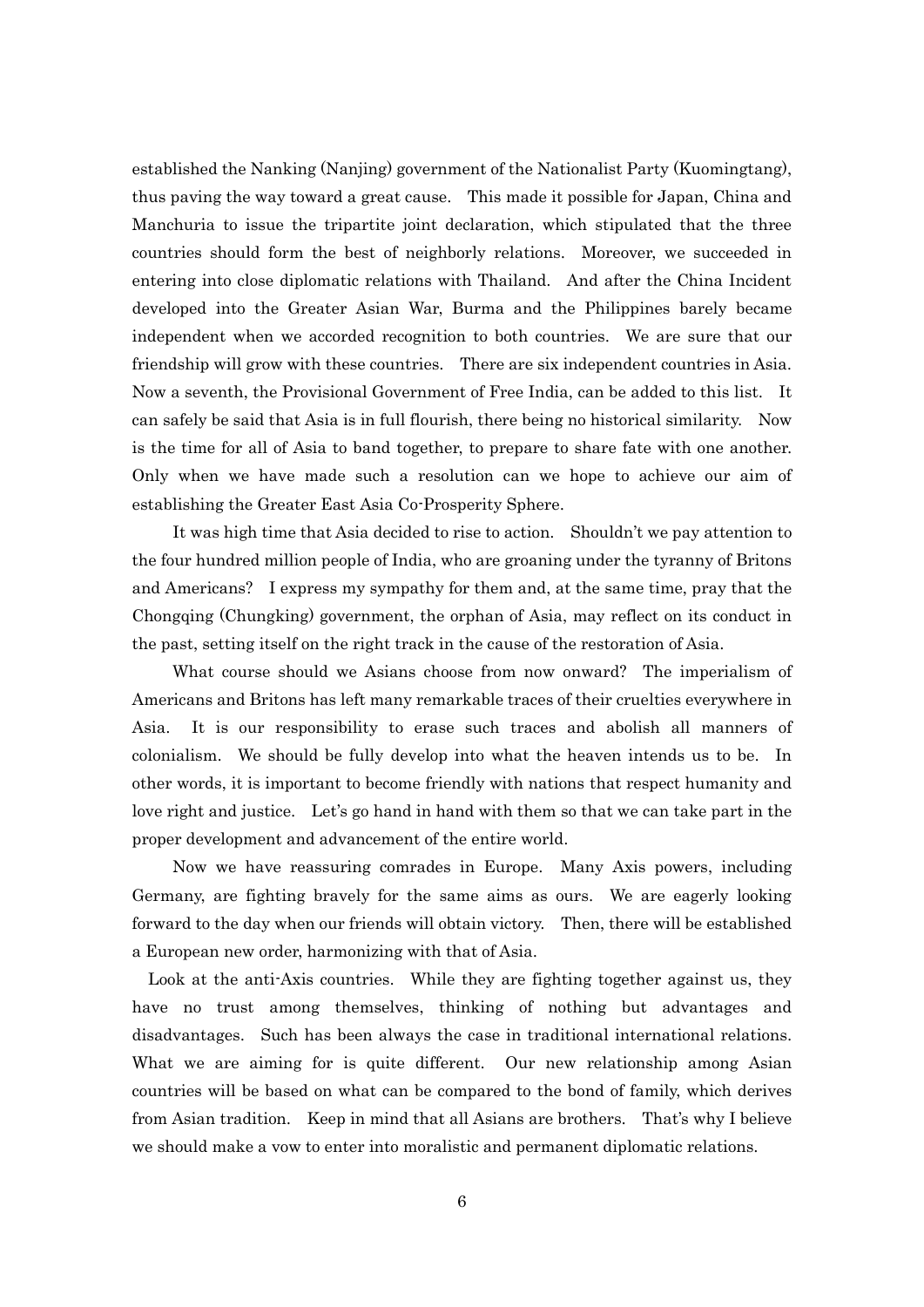It is true that each Asian countries can make much of their own tradition and characteristic qualities and base their life on them, as long as they respect those of other countries. But on the other hand, Asian countries are required to go a step further and help one another, cooperating in all fields, political, economic or cultural, so that they can contribute to the progress and development of Asia in its entirety. In other words, we should balance our mutual merits against faults.

Consider what a national boundary is like. Western people regard it as a line you are not allowed to cross. However, Asian people consider a national boundary to be the line across which people from its either side contract creative friendship. Traditional national boundaries are to blame for preventing cultural and personnel interchange. Such barriers should be removed as soon as possible.

 The establishment of the Greater East Asia Co-Prosperity Sphere is under way. It means not just the reconstruction of a brilliant, old Asia but rather the creation of a new Asia. On this account, each Asian countries has to prepare to meet the needs of the times, becoming conscious of the needs of the times and building up national strength.

 In this speech I have already referred to gigantic construction, both material and spiritual, which the district of Manchuria has never seen before. This is related to the things previously mentioned.

In the eighty-first session of the Japanese Imperial Diet, in January this year, I remember that His Excellency Prime Minister Tojo, while making a speech on his administrative policies, said in a loud voice, "Look at the development and prosperity of Manchuria today. Tomorrow we can see another and still another Manchuria throughout Asia." How can I express how I was moved and the sympathy I felt at that moment?

Let me talk about the tide of the war. At the early stage of the war, our enemy, Americans and Britons, being defeated thoroughly, evacuated from Asia on a massive scale, which awoke the Asian races in general. Now Asians are making great strides toward the establishment of the Greater East Asia Co-Prosperity Sphere. But, on the other hand, Americans and Britons are challenging us with of their all of their might. The war situation has become more and more severe.

 In fact, this war is the latest but the largest of their attempts, which they have repeatedly made in the past, to invade Asia. The heavens are about to give us a chance, to give substance to the dream of the Greater East Asia Co-Prosperity Sphere, for which we have been anxious. We should waste no time taking action. Remain an idle onlooker, and the opportunity will slip through our fingers forever. Don't forget that